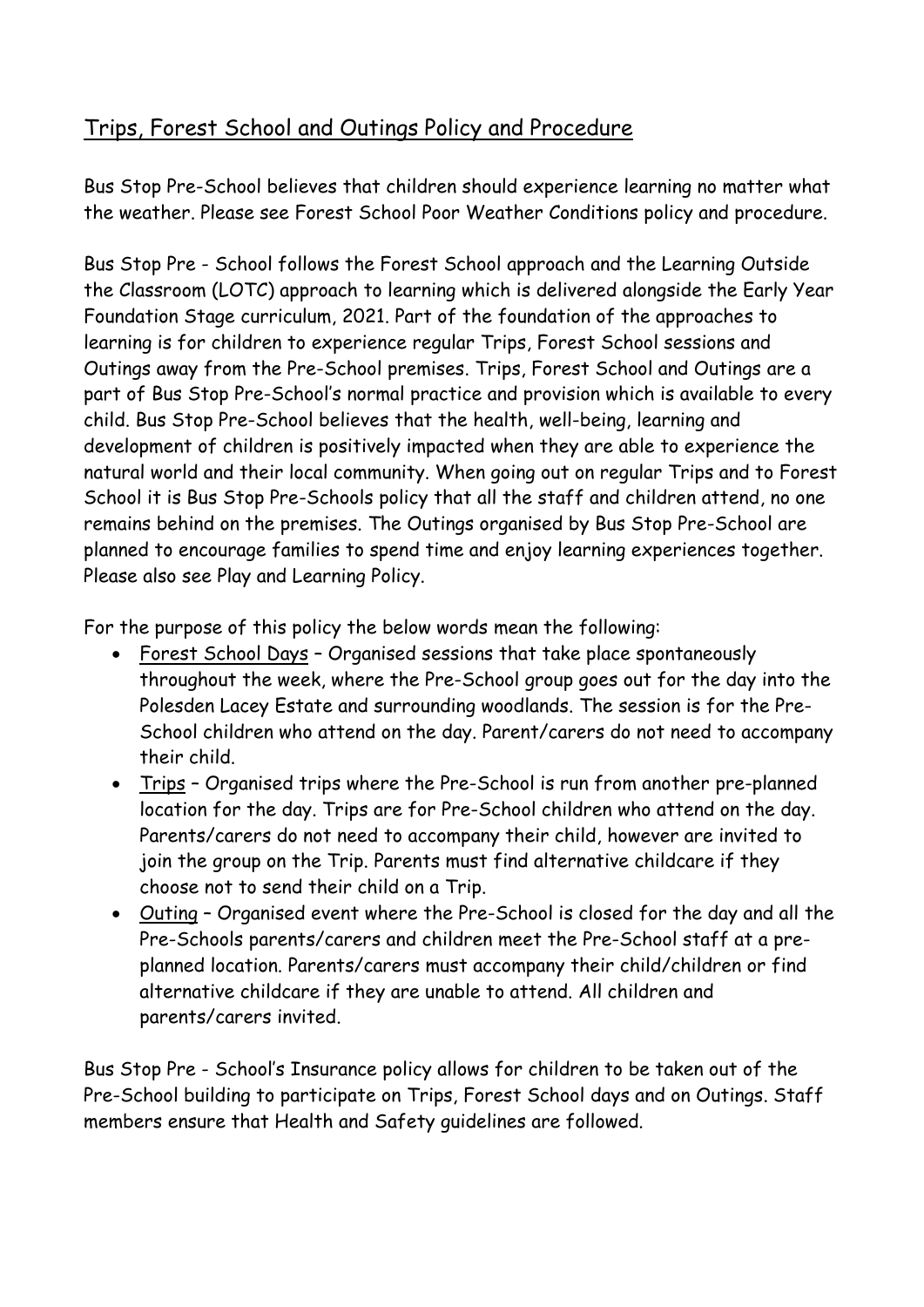Before any Trip, Forest School day and or Outing a Risk Assessment is carried out by the designated Health and Safety Officer – Kelly Haines/Kate Rice. The risk assessment is completed to help reduce risks to children and adults when away from the Pre-School premises and highlights the risk benefits to children when taking part in the Trip, Forest School day and or Outing.

Adult to child ratios are maintained when going on Trips and to Forest School and the children, staff, student, volunteer and visitors contact details for that day are taken in the Going Out bags to be used in the event of an emergency. Staff members holding current Paediatric First Aid training attend the Trips, Forest School and Outings and first aid equipment including child/adult's Medication is taken on every Trip and Forest School day.

#### Named Paediatric First Aiders

The following staff members hold current Paediatric First Aid certificates: Kate Rice Kelly Haines Hayley Lewis Louise Stephens Julie Wilson

Named Forest School First Aiders Kate Rice

Kelly Haines Hayley Lewis Louise Stephens Julie Wilson

The Settings Mobile is taken out on Trips, Forest School days and on Outings and is used in the event of an emergency. Staff personal mobile phones are taken on Trips, Forest School days and on Outings and used in the event of emergency. Staff mobile phones are not carried upon staffs' person and are put into the Forest School trolley/Outings bag and are only accessed in an emergency. Please see Mobile, Camera and ICT policy.

In the event that a child goes missing the Missing Child's policy will take immediate affect. In the event of a medical emergency the Accident/Incident and Emergency Medical Treatment policy and procedure will take affect (Please see Missing Child's policy and Accident/Incident and Emergency Medical Treatment policy and procedure).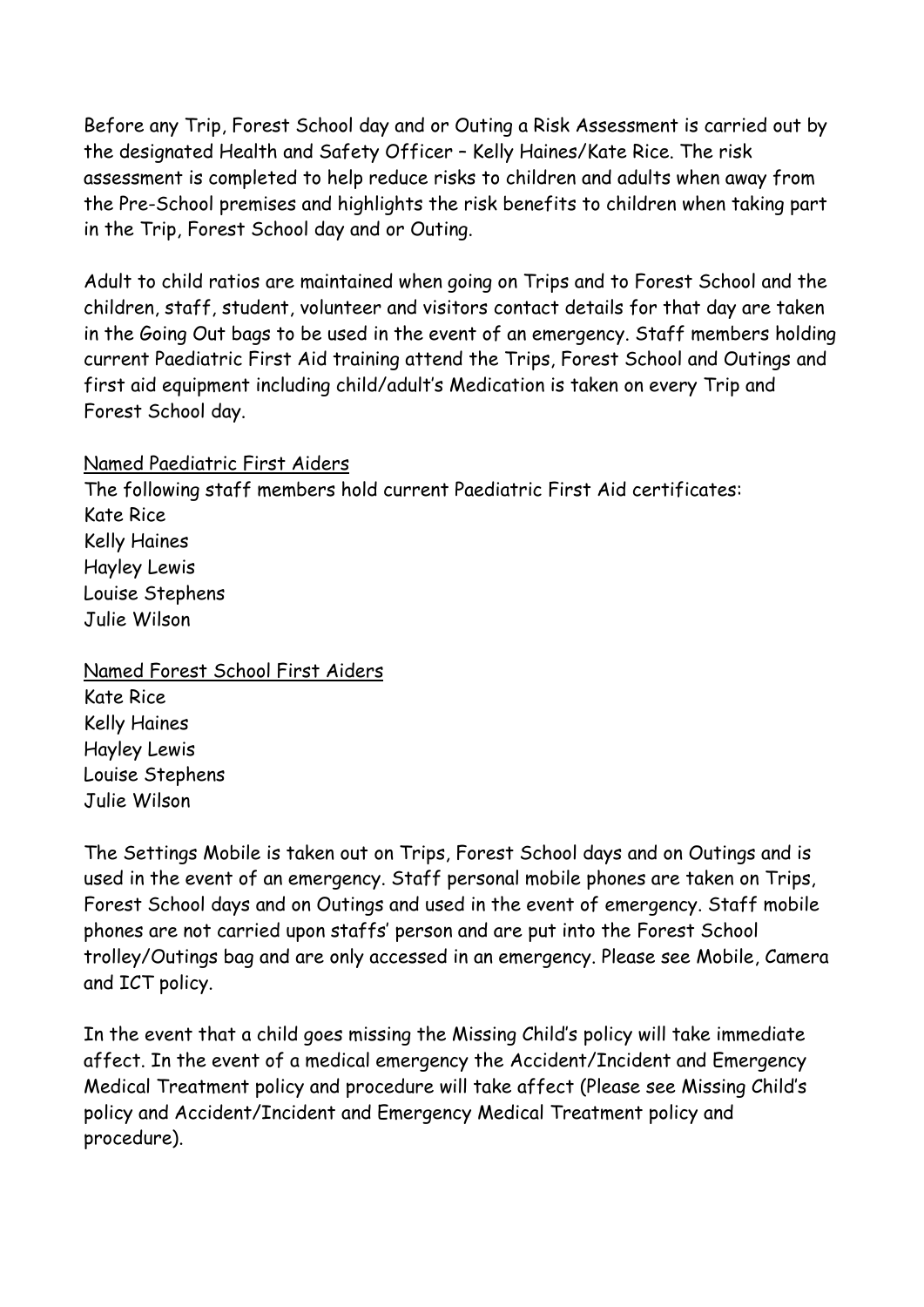## Bus Stop Pre – School Trips and Forest School Days include:

- Forest School Walks around Polesden Lacey Estate to look at the animals/minibeasts/notice changes in the environment and to collect things of interest on the way.
- Forest School Activities in Freehold Wood and at Preserved Copse lighting campfires, climbing trees.
- Walking to Bookham Village to go to the local shops.
- Walk to Keswick House to sing to the elderly residents and walk to the local Green Grocers shops and local café.
- Walking to local Infant Schools during summer term and walking to Bookham Library.
- Walking to local Infant Schools to watch children's School productions.

# Bus Stop Pre-School Annual Outing:

• Whole Pre-School group visits to Garson Farm in Esher to go Fruit picking.

During the Induction process parents/carer's are informed that the Forest School days are a part of the Pre-Schools regular practice and that these take place spontaneously throughout the week without prior notice. Parents/carer are also informed that the Pre-School group goes on planned Trips that relate to specific themes for example, during Harvest the children visit Keswick House to sing Harvest songs and present a Harvest gift to the elderly residents. All parents/carer sign a consent form on joining the Pre-School, giving permission for their child to take part in planned and spontaneous Trips and Forest School days. Parents/carer also sign to say that they understand that they must find alternative childcare if they choose not to send their child on a Trip.

During the Induction process it is explained to parents/carer's that Bus Stop Pre-School provides waterproof trousers, warm welly socks and sunhats for use by every child at Pre-School, ensuring children are appropriately dressed for the weather and seasons of the year.

When going on planned Trips and Outings parents/carers will be notified through information on the termly Newsletter, weekly email, notice board and through conversation with the Bus Stop team. Parents/carers will be made aware that if consent is not given, then they must make alternative arrangements for their child/children.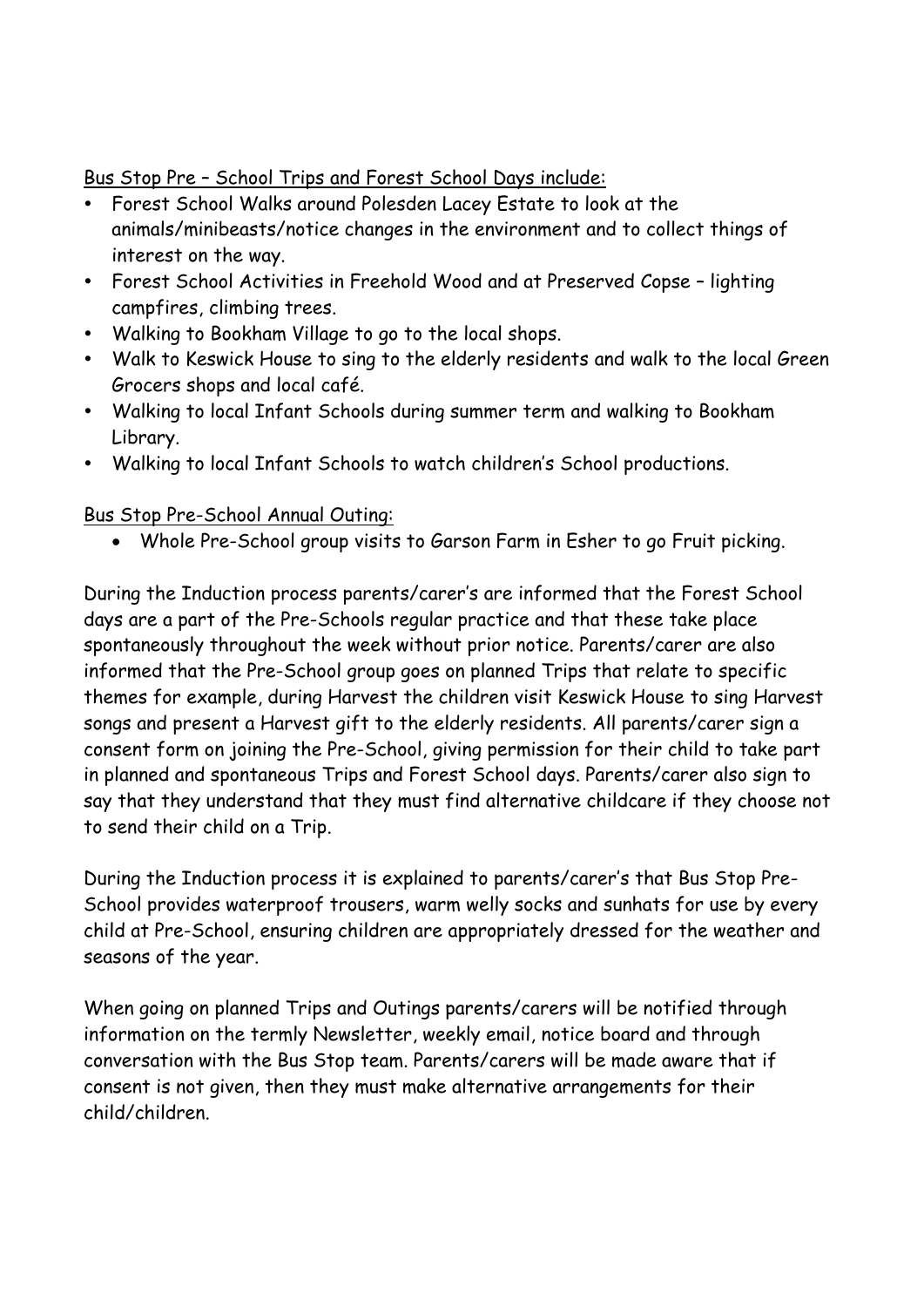In the event a Trip or Outing is postponed parents/carers are informed by email the day before, advising them to arrive at the Pre-School building for their normal day and they are then given a new date for when the Trip or Outing will take place.

During all Trips and Forest School days staff members continue to carry out routine personal care for all the children, this includes ensuring children are provided with snacks, drinks and lunch. Also ensuring the administration of medications is carried out, children's toileting needs, nappy changing needs and sleep times are met.

When going on a Trip, Forest School day and or Outing the Pre-School's Going Out bags and trolleys will be taken. The children and staff pack the Going Out Bags and trolley before leaving the premises and replenish items before each trip out. The bags/trolleys include the following items:

- Child and Adult Record Information.
- Daily Risk Assessment.
- Daily Register.
- First Aid Kit.
- Medication for children/adults on the day.
- Emergency Procedure.
- Accident/Incident forms/Nappy forms/Sleep forms, Post-it notes and Pen.
- Spare Clothing.
- Nappy Bag.
- Wipes.
- Tissues.
- Portable Toilet and Tent.
- Settings Mobile phone (in First Aid bag), Staff Personal mobiles (in Mobile bum bag).
- Keys.
- Settings Camera (in First Aid bag).
- Tarpaulin and pop up Tents (tents used for sleeping children).
- Child sized Sleeping Bags.
- Cold Snack.
- Hot Lunch and cooking equipment, cutlery, bowls, cups.
- Drink Hot chocolate/water.
- Fire Bag, Dry Fire wood, Fire pan.
- Water buckets.
- Staff Bum Bags worn by all staff members, including: - Emergency first aid kit,
	- -Wipes,
	- -Tissues,
	- -Gloves,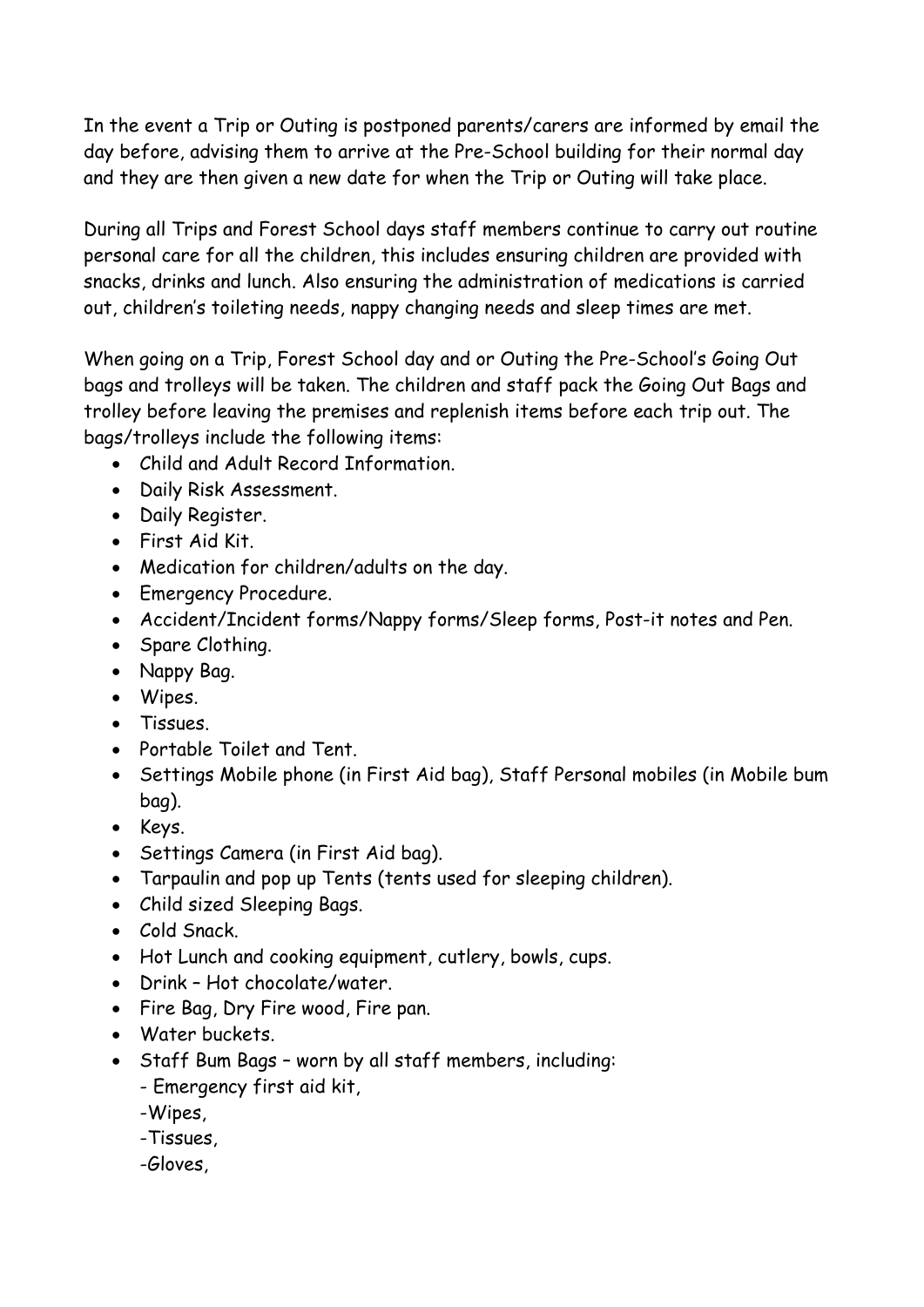-Nappy sacks,

- Hand gel,

- Personal Emergency contact numbers.

Separate Forest School bags/trolleys are taken when going out to do Forest School activities. The items change depending upon activities planned, however may include:

- Woodland Elves Sage and Onion.
- Sac Magique Collection bag.
- 3 Bow saw.
- 9 Palm drills.
- Protective Gloves.
- 6 Whittling Peelers.
- 4 Whittling Knives.
- Story Tins.
- Binoculars and Magnifying glasses.
- Information books fungus, flower, bugs and trees.
- 4 Litre Water Bottle.
- Vaseline.
- Cotton wool.
- Shells.
- Fire Steel.
- Fire Blanket.
- Fire Gloves.
- 1 Laplander Saw.
- Water Bucket.
- 2 Forest School Trolley's.

Please see the Forest School Risk Assessments and activity plans for more details.

Procedure before going on Forest School Day:

- Risk Assessment is carried out/reviewed.
- Children and Staff Register page for the day is photocopied and put in the Going Out bag.
- Child/adult Medication for the day is put into Going Out bag.
- Settings Mobile phone number is displayed on the main gate for parents/carers.
- DSL checks Setting Mobile is charged and ready to use. DSL carries mobile with them.
- Going Out bags are replenished.
- Camera is packed in Going Out bag.
- Adults explain to the children that they are going to Forest School today and reassure children.
- Children use the toilet.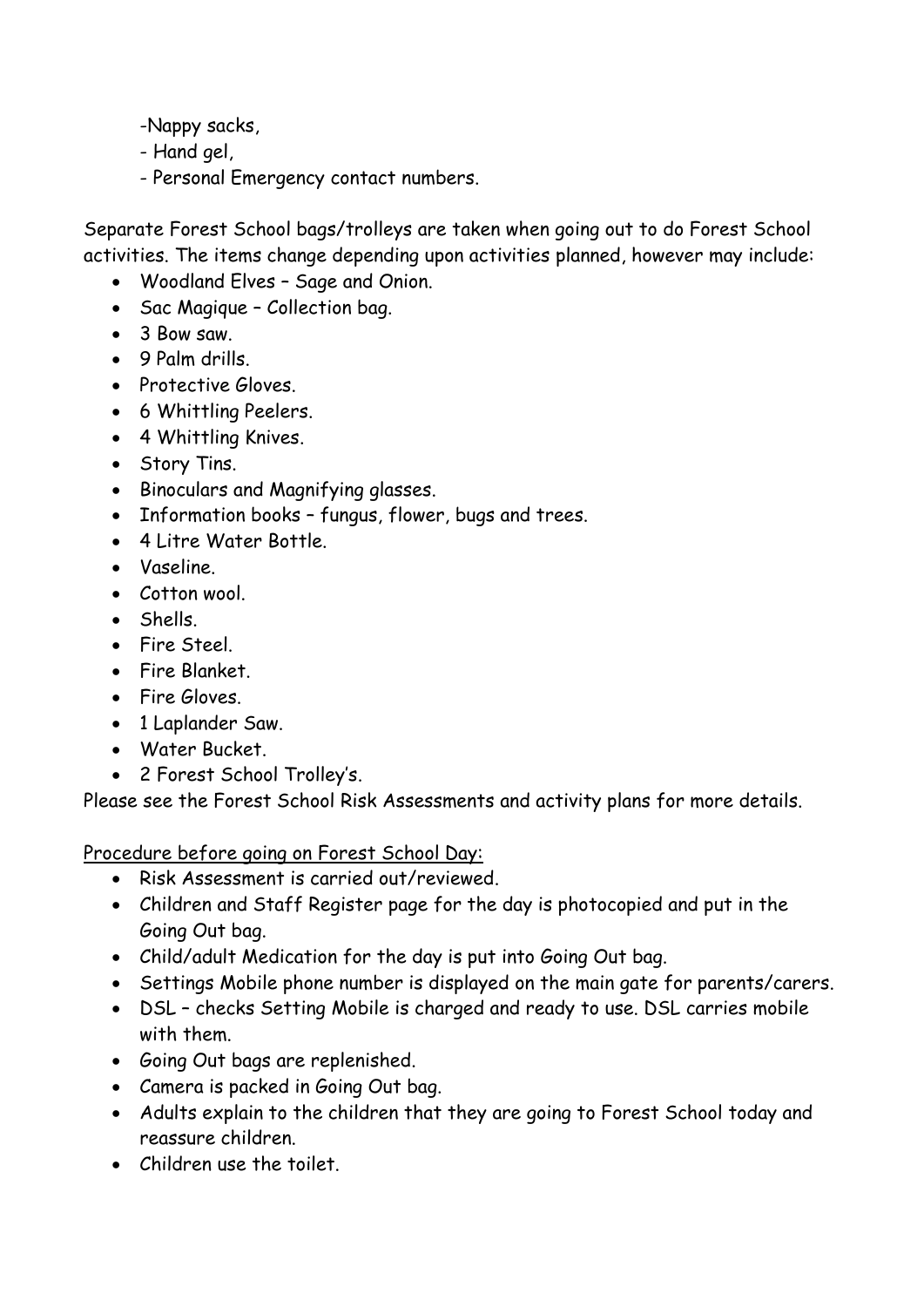- Children put on appropriate clothing and footwear for weather condition.
- Children put on a bright fluorescent jacket. This is to ensure children are clearly seen by adults, members of the public and all types of transport.
- Children brought together around the garden fire square and use picture cards to help pack the Going Out bag and trolley.
- Adults explain where they are going and remind children of Safety rules.
- Children line up in the garden in pairs, creating a Walking Bus line.
- Children and adults assemble in their Walking Bus line. One adult stands at the front, one adult is in the middle and one adult is at the end of the line. 4-8 children are invited to be Trolley Bearers and hold onto the handles.
- Before leaving the garden the children/adults sing the Road Safety song.

Procedure when on Forest School Day:

- Appropriate ratio's maintained.
- Children and adults maintain the Walking Bus line (until it is safe to move freely).
- Children are reminded to hold their partners hand and or trolley handle when in Walking Bus line.
- Children are gathered together to make a Safety Circle. Adults and children sing the Make a Circle song. Children are encouraged to remind each other of:
	- Animal safety.
	- Stranger danger.
	- '1,2,3, where are you?" rule.
	- Stopping Arms.
	- Reminded not to pick or eat flowers, berries or fungus.
	- What to do if you are lost call out '1, 2, 3, where are you? and stand still.
	- What do we do if we see National Trust garden truck/Mini Bus.
- Children are praised and reassured when walking and or as they explore the woodlands.
- An adult will call out "1,2,3 where are you" in the event that they need to get children's and adults attention quickly due to a danger or emergency.
- Before leaving the Forest School site children make a Counting Circle and are encouraged to count the children and adults present.
- At the end of a Forest School day the children and adults view the Polesden Lacey Estate site map to recall their Forest School adventure.

Procedure before going on a Trip:

• Parents/carers are sent an information email prior to the Trip detailing the plan of the day. This includes the Settings Mobile number, as the main contact number for the day and a place of safety in the event of emergency/poor weather conditions and procedure is Trip is postponed.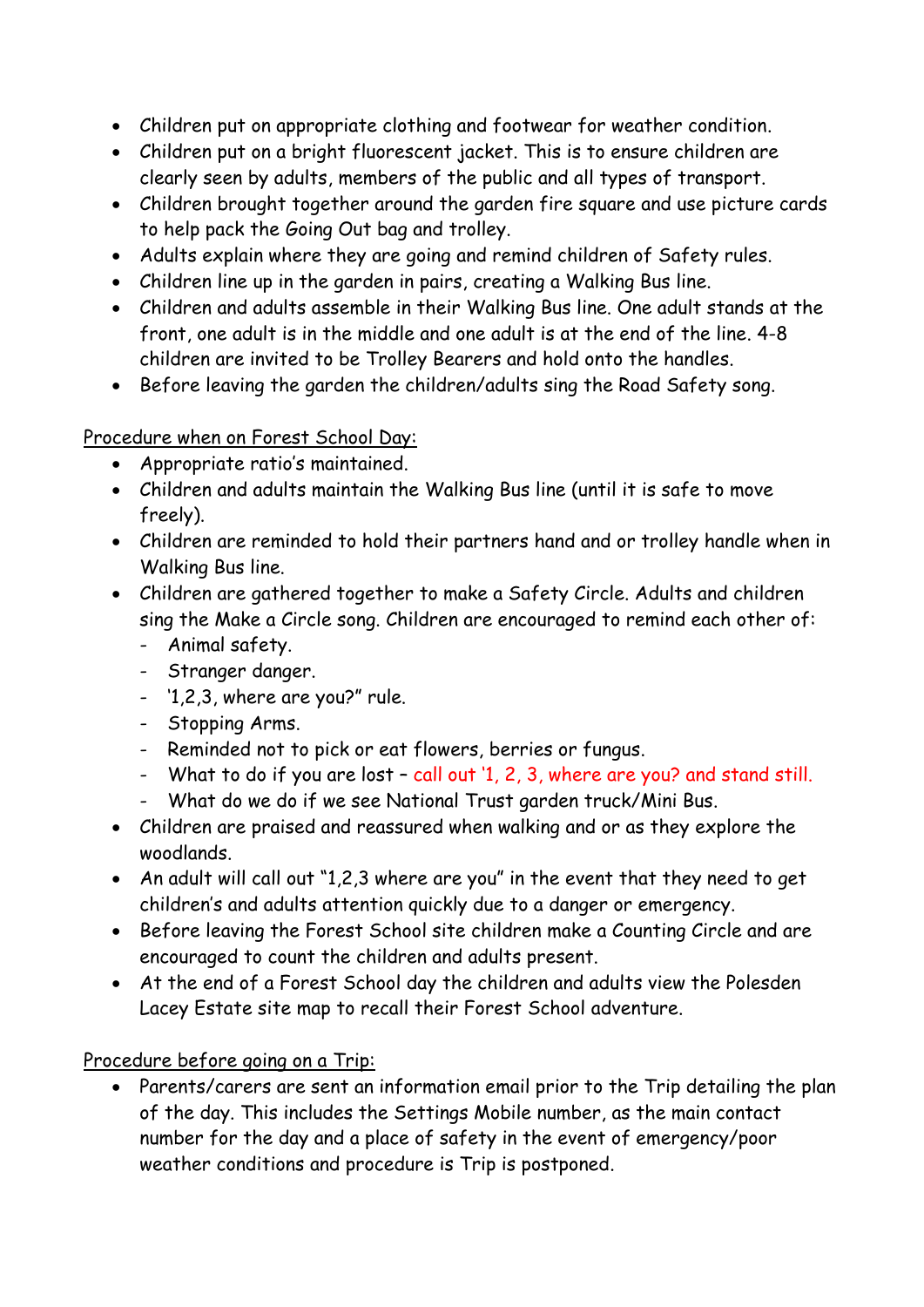- Risk assessment for Trip is carried out/reviewed.
- Children and adult Register sheet for the day is taken and completed as children arrive and depart.
- Parents/carer sign an additional consent form, signing that they understand that the group is away from the normal Pre-School premises today.
- DSL checks Setting Mobile is charged and ready to use. DSL carries mobile with them.
- Going Out bag's replenished.
- Camera is packed in Going Out bag.
- Child/adult Medication for the day is put into Going Out bags.
- When children arrive at the planned location the adults explain to the children the events taking place during the day and reassure children.
- Children use the toilet/have a wild wee.
- Children put on appropriate clothing and footwear for weather condition.
- Children put on a bright fluorescent jacket. This is to ensure children are clearly seen by adults, members of the public and all types of transport.
- Children are gathered together to make a Safety Circle. Children are encouraged to remind each other of:
	- Keeping safe near Roads.
	- Animal safety,
	- Stranger danger,
	- '1,2,3, where are you?",
	- Stopping Arms,
	- Reminded not to pick or eat flowers, berries or fungus,
	- What to do if you are lost call out '1, 2, 3, where are you? and stand still.
- Children line up in the location in pairs, creating a Walking Bus line.
- Children and adults assemble in the Walking Bus line. One adult stands at the front, one adult is in the middle and one adult is at the end of the line. 4-8 children are invited to be Trolley Bearers and hold onto the handles.
- Before leaving the location the children/adults sing the Road Safety song.

### Procedure when on a Trip:

- Appropriate ratio maintained on the Trip.
- Children and adults maintain the Walking Bus line, until it is safe to move freely or until the destination is reached i.e. Keswick House to sing to the elderly.
- Children are reminded to hold their partners hand and Trolley Bearers hold the trolley handles.
- Children are praised and reassured when walking.
- An adult will call out "1,2,3 where are you" in the event that they need to get children's and adults attention quickly due to a danger or emergency.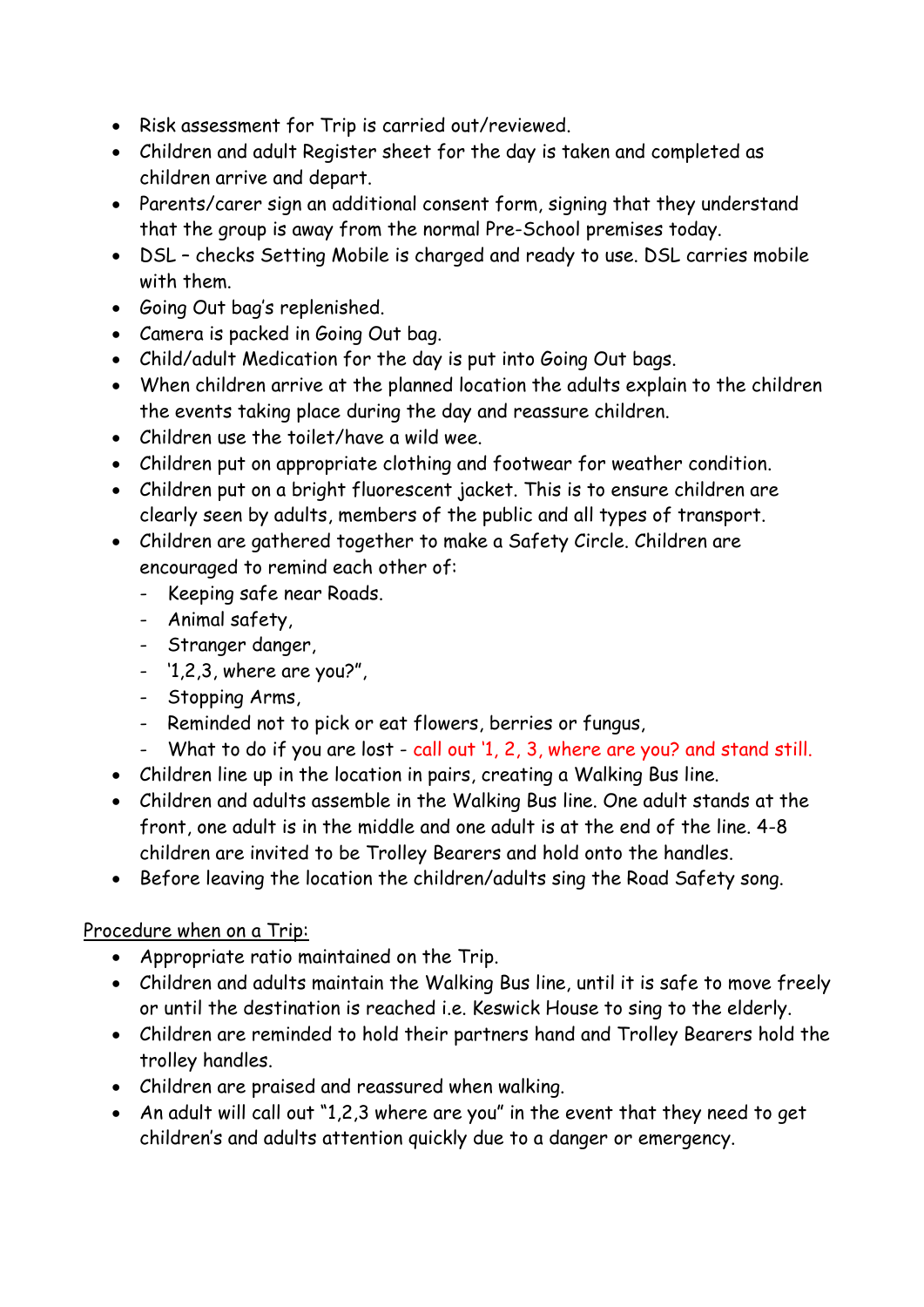- When the Pre-School has completed the Trips event the group returns to the location.
- Depending upon the Trip parents/carers will be asked to collect from the location or back at Pre-School building.

### Before going on an Outing:

- Parents/carers are sent an information email prior to the Outing detailing the plan of the day. This includes the Settings Mobile number, as the main contact number for the day and procedure in the event the Outing is postponed.
- Parents/carers complete Outing Consent form and return to Management team. Register of who is attending is created.
- Risk assessment for Outing is carried out/reviewed.
- DSL checks Setting Mobile is charged and ready to use. DSL carries mobile with them.
- Going Out bag's and staff Bum Bags replenished and taken on Outing.
- Camera is packed in Going Out bag.
- Children and Staff fluorescent jackets packed and taken on Outing.

## Procedure when on Outing:

- When children arrive at the planned location the adults explain to the children the events taking place during the day.
- Children put on a bright fluorescent jacket. This is to ensure children are clearly seen by adults, members of the public and all types of transport.
- Parents are reminded that they are responsible for their child/children during the Outing.
- Staff complete Register of attendance for the Outing.
- Parents, children and staff take part in Outings events.
- Parents/carers are reminded to tell a member of staff that they are leaving, so this can be recorded on the Register.

## Toileting Needs of Children and Adults

If a child needs to use the toilet when on a Trip every effort will be made to locate a public toilet, however if one cannot be located a member of staff will take the child to a private area to have a Wild Wee or to use the Toilet tent (if available). When out at Forest School children will be able to use the Toilet Tent and or can be taken to a private area away from the group to have a Wild Wee. During an Outing,

parents/carers are responsible for their child's toileting needs, however staff will endeavour to plan an Outing which includes access to public toilet facilities. Adults are able to use the Toilet tent/take themselves away from the group for a Wild Wee and or use a public toilet (if available). For the safety of the adults and children, it is